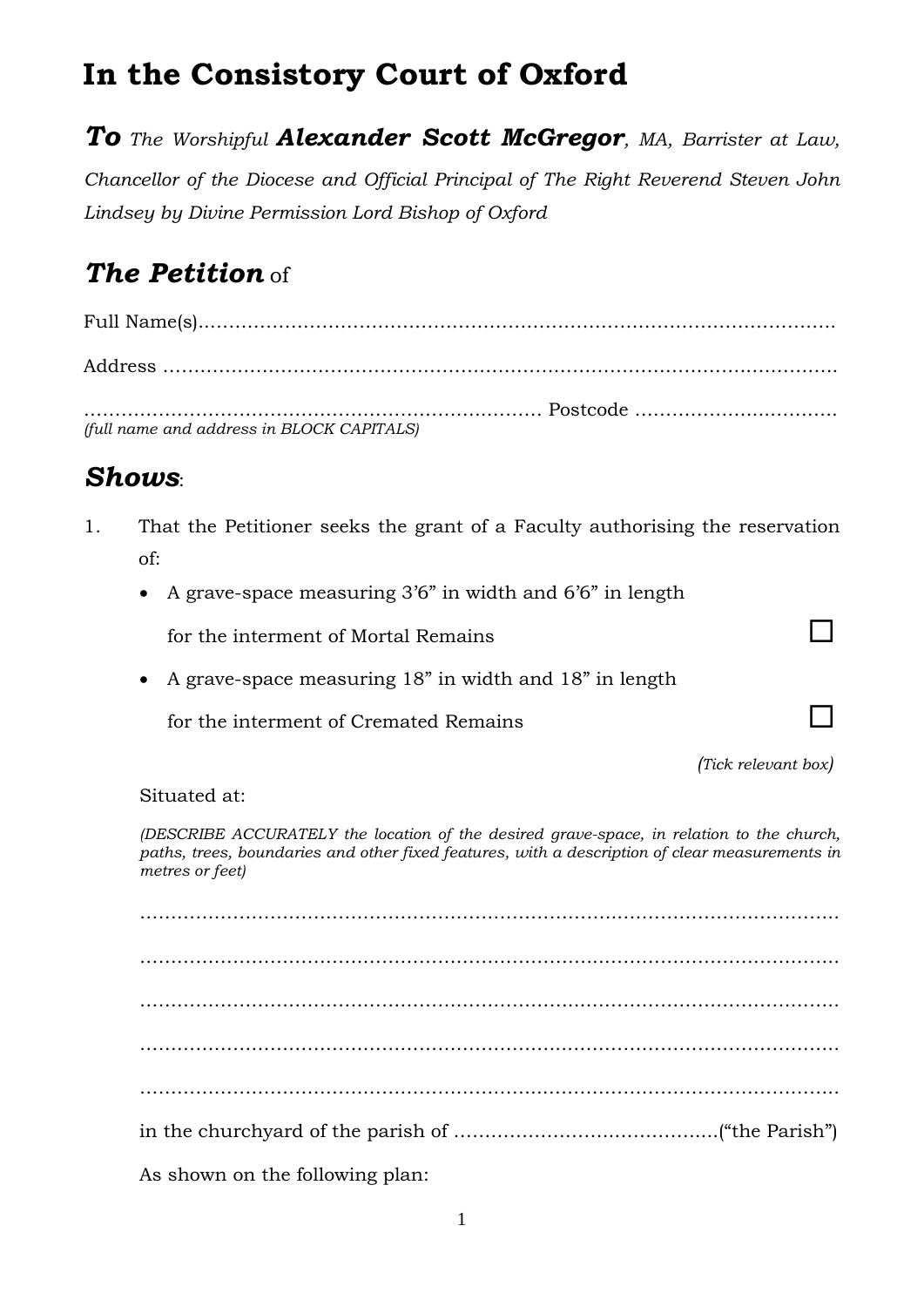#### Plan of the Churchyard of ……………………………………………………….……………….

*(Draw a plan of the Churchyard (including the church, paths, trees, boundaries and other fixed features) in the below space, clearly marking the desired grave-space and showing clear measurements in metres or feet from at least two of the above mentioned fixed features. Please also include a north-point)*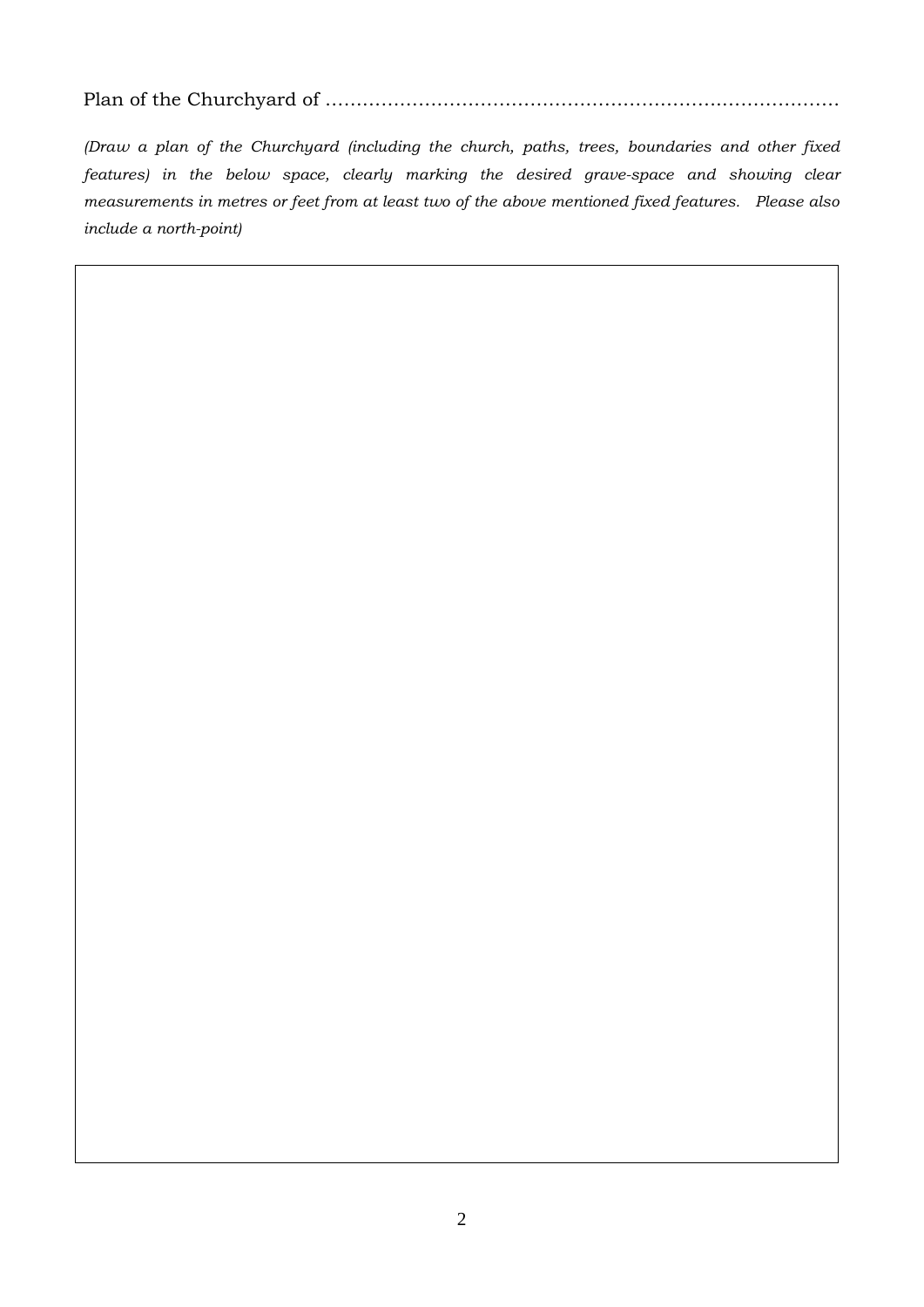- 2. That this grave-space is required for the interment of the Mortal Remains/Cremated Remains *(please delete as appropriate)* of your Petitioner(s) and ............................................................................................................. ................................................................................................................... *(Provide full names and describe relationship with Petitioner – Wife, Husband, Daughter, Son etc)*
- 3. Connections with the Parish (*tick/complete relevant box(es)*):
	- (a) That the Petitioner is currently resident in the Parish, and has been resident in the Parish for ................ years /...............months

and/or

(b) That the Petitioner's name is currently entered on the church electoral roll of the Parish and has been on the church electoral roll for ................years /...............months

and/or

(c) That the Petitioner is not currently resident in the Parish but was formerly resident in the Parish during the period from ...................................... to .........................................

and/or

(d) That the Petitioner has the following association with the Parish.................................................................................. ............................................................................................ ............................................................................................

*(enclose additional sheet where necessary)*

 $\Box$ 

 $\overline{\phantom{a}}$ 

 $\Box$ 

and/or

(e) That the following relations of the Petitioner are buried in the said churchyard : *Name......................................................................................... Date of death............................................................................ Plot number/location................................................................ (enclose additional sheet where necessary)*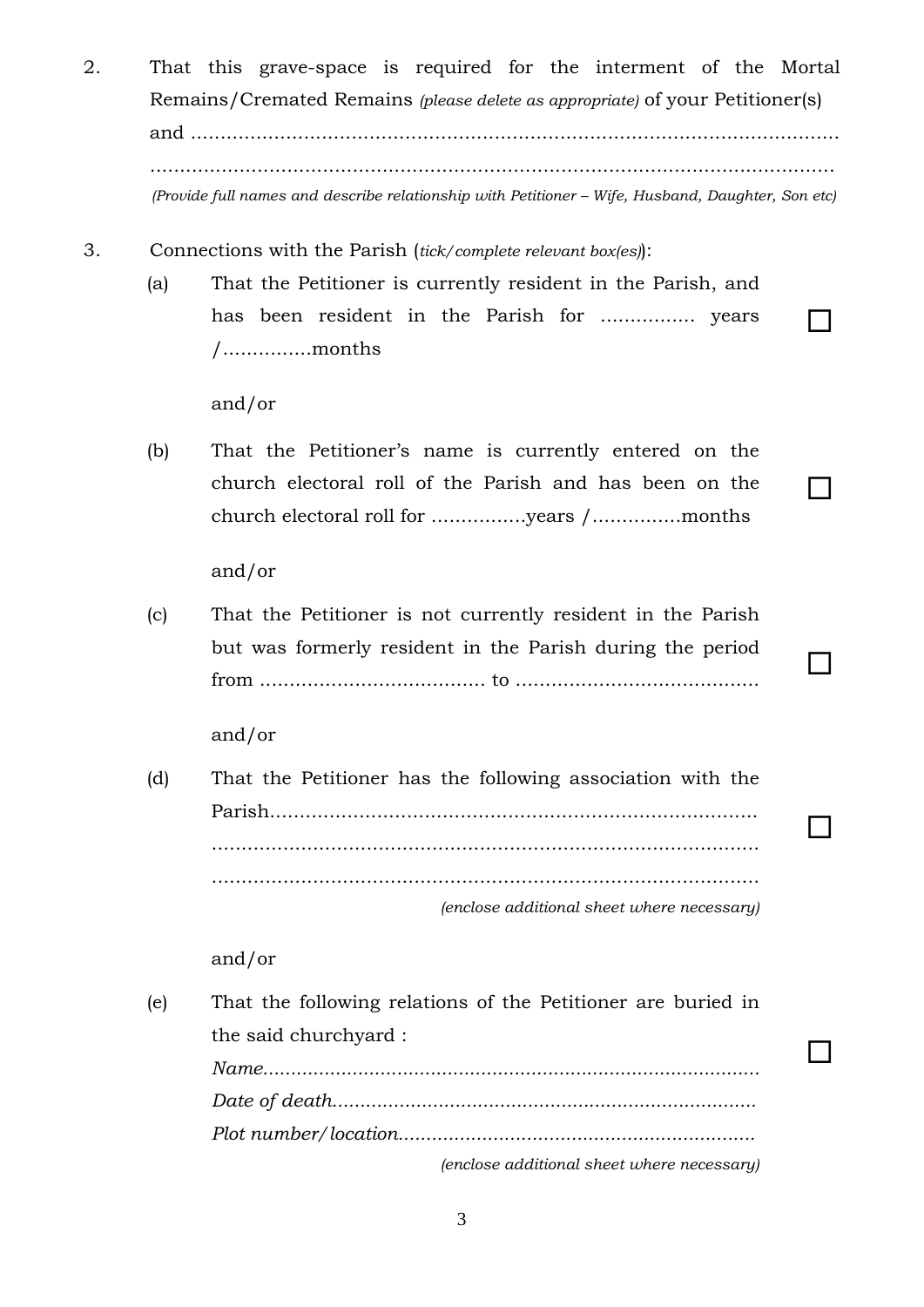- 4. That your Petitioner is aware of the standard conditions for the reservation of grave-spaces and agrees to observe them if a faculty is granted.
- 5. That the consent of the Rector/Vicar and churchwardens of the Parish has been given to the grave-space being reserved and is as follows:

(*The next section is to be completed by the Rector/Vicar and Churchwardens of the Parish before being submitted to the Diocesan Registry. Petitioner please continue on page 5*).

*We* the undersigned being the Rector/Vicar and Churchwardens of the Parish of ………………………………………………………….……………….………… in the County of ………………………………………………………….………………………… do hereby certify that in our opinion having regard to the present space available for burials in the Churchyard of …………………………………………………………..…… the granting of a Faculty to ………………………………………………………….………….. for the reservation of a grave-space will not interfere with the rights of parishioners to be buried in the said Churchyard and we do consent thereto. Further we do hereby certify that the average number of burials per year is …………………. and it is estimated that the remaining space in the said Churchyard will be sufficient for the needs of the parish for ……………………… years.

Dated this .......................................... day of ............................................ 20.......

………………………………………..…….. …………….………………………………..….. *Rector/Vicar Churchwarden*

> ……………….……………………………..….. *Churchwarden*

*Section 6 to be completed only if the Petitioner has not ticked/completed paragraph 3(a) or 3(b) (in the case of a non-parishioner) AND/OR if the Rector/Vicar and Churchwardens certify at paragraph 5 above that the remaining burial space in the Churchyard is sufficient for 10 years or less:*

6. That a meeting of the Parochial Church Council duly convened for considering this Reservation was held on the ..................................day of ........................................20...... when the Resolution, a copy of which is annexed and signed by the Chairman, was carried (unanimously, or a majority with .............votes for and ..............votes against).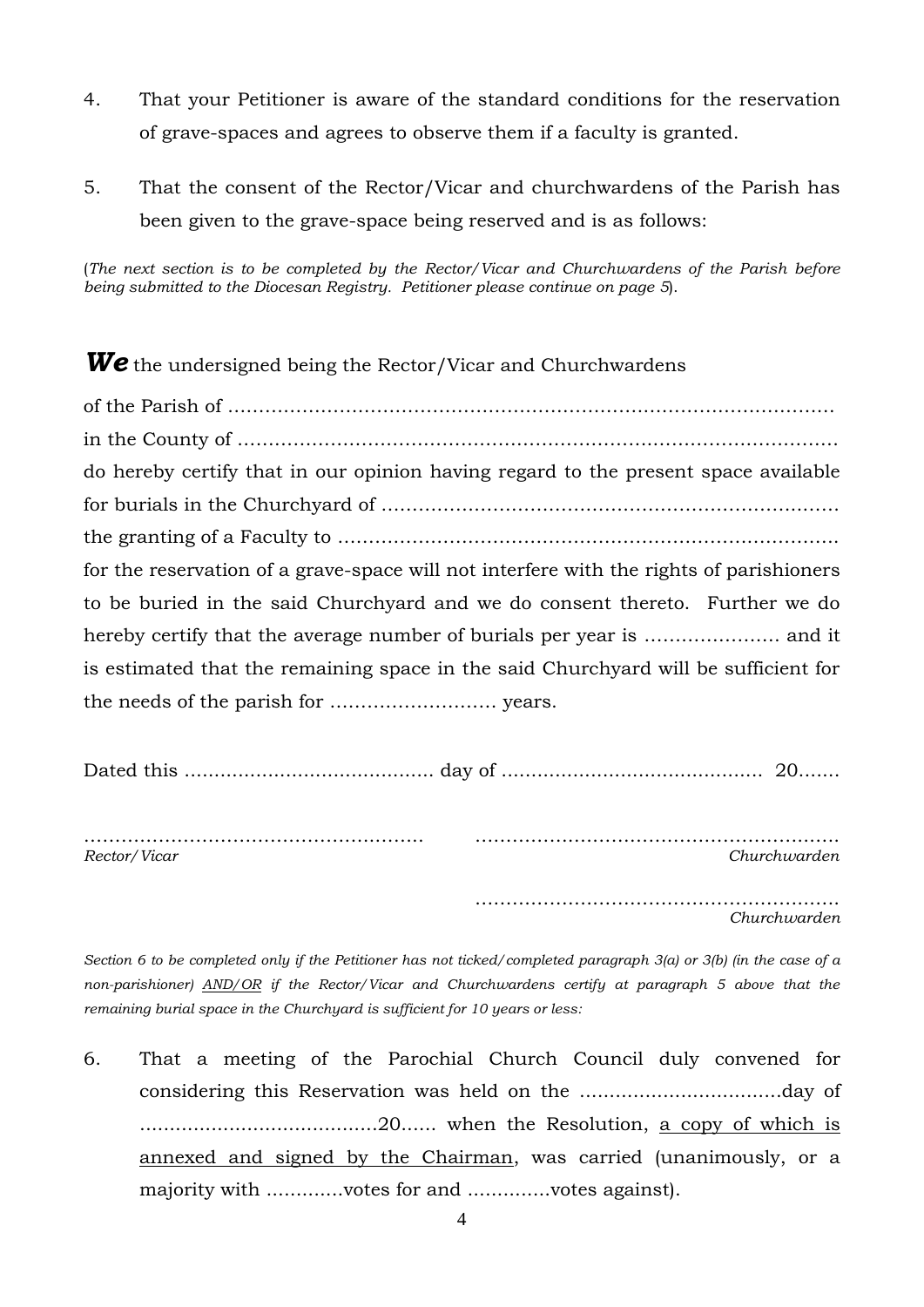# *Your Petitioner* therefore prays that a faculty may be granted authorising the reservation of the said grave space for the interment of the Mortal Remains /

Cremated Remains of himself/herself [and the said ........………….......................... (referred to at paragraph 2)] exclusive of all others whomsoever for the period of Twenty Five years from the date of the grant of the Faculty.

Dated this ..........................................day of ................................................20......

#### **I/We believe that the facts stated in this petition are true.**

………………………………………………. ……...………………………………….. *Signature of Petitioner Signature of Petitioner (if joint petition)*

*Once completed, the Petition should be submitted to the Diocesan Registry at 16 Beaumont Street, Oxford OX1 2LZ, together with a cheque in respect of the faculty application fee of £291.40 made payable to 'The Registrar of the Diocese'.*